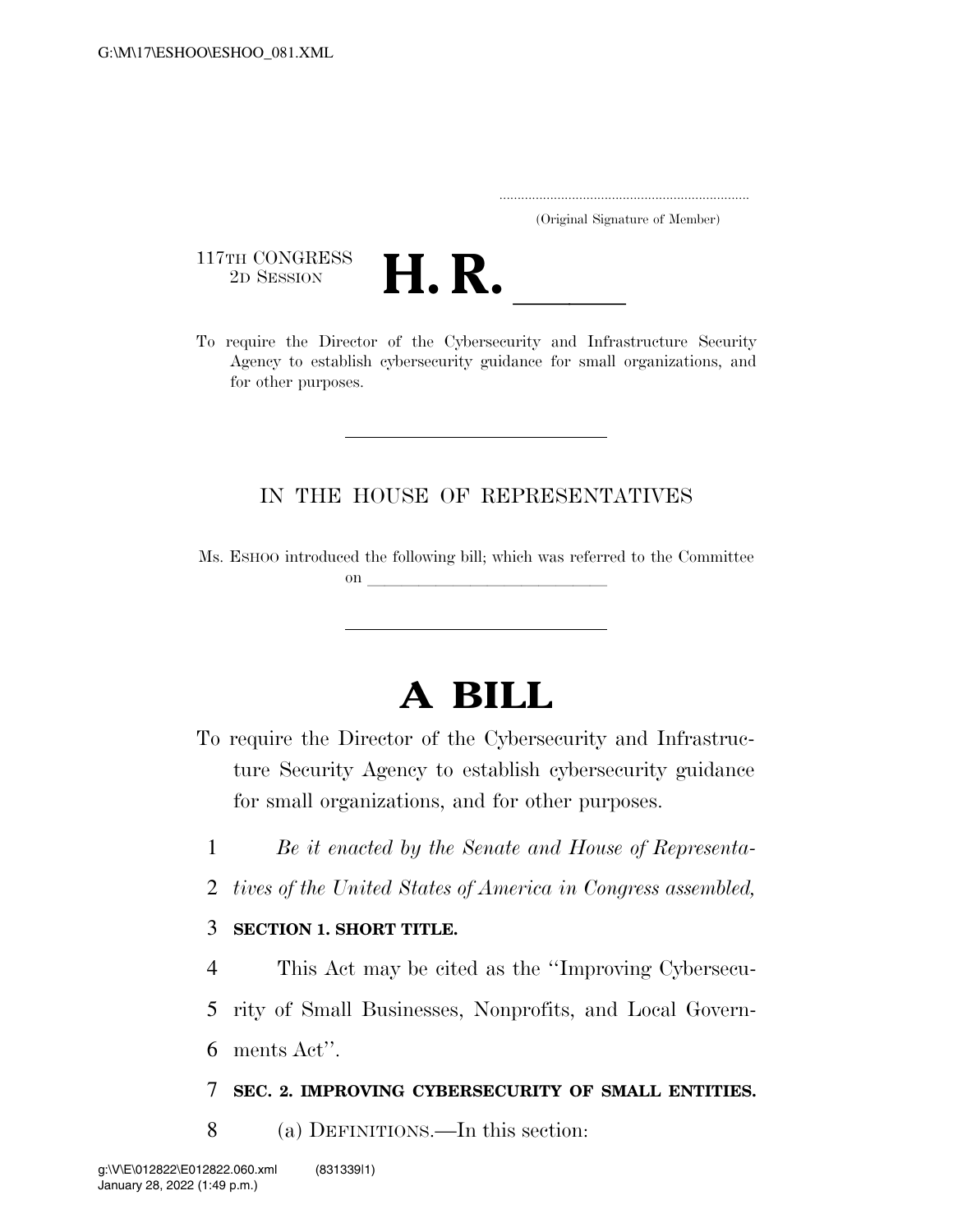| $\mathbf{1}$   | (1) ADMINISTRATOR.—The term "Adminis-                               |
|----------------|---------------------------------------------------------------------|
| $\overline{2}$ | trator" means the Administrator of the Small Busi-                  |
| 3              | ness Administration.                                                |
| $\overline{4}$ | (2) ANNUAL CYBERSECURITY REPORT; SMALL                              |
| 5              | BUSINESS; SMALL ENTITY; SMALL GOVERNMENTAL                          |
| 6              | JURISDICTION; SMALL ORGANIZATION.—The terms                         |
| 7              | "annual cybersecurity report", "small business",                    |
| 8              | "small entity", "small governmental jurisdiction",                  |
| 9              | and "small organization" have the meanings given                    |
| 10             | those terms in section 2220D of the Homeland Se-                    |
| 11             | curity Act of 2002, as added by subsection (b).                     |
| 12             | (3) CISA.—The term "CISA" means the Cy-                             |
| 13             | bersecurity and Infrastructure Security Agency.                     |
| 14             | (4) COMMISSION.—The term "Commission"                               |
| 15             | means the Federal Trade Commission.                                 |
| 16             | (5) SECRETARY.—The term "Secretary" means                           |
| 17             | the Secretary of Commerce.                                          |
| 18             | (b) ANNUAL REPORT.                                                  |
| 19             | (1) AMENDMENT.—Subtitle A of title XXII of                          |
| 20             | the Homeland Security Act of 2002 (6 U.S.C. 651)                    |
| 21             | et seq.) is amended by adding at the end the fol-                   |
| 22             | lowing:                                                             |
| 23             | "SEC.<br>2220D. ANNUAL CYBERSECURITY<br><b>REPORT</b><br><b>FOR</b> |
| 24             | <b>SMALL ENTITIES.</b>                                              |

25 "(a) DEFINITIONS.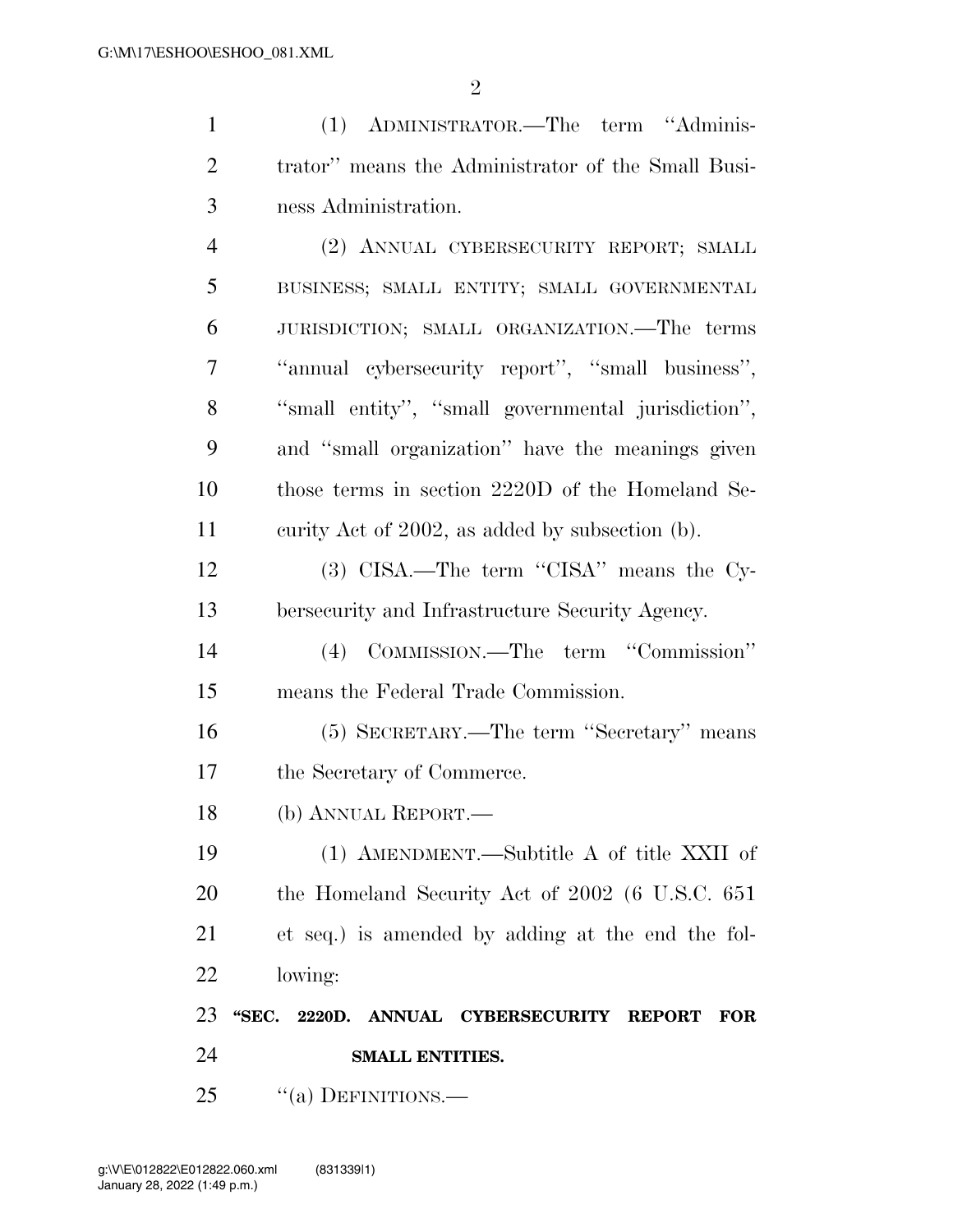| $\mathbf{1}$   | "(1) ADMINISTRATION.—The term 'Administra-           |
|----------------|------------------------------------------------------|
| $\overline{2}$ | tion' means the Small Business Administration.       |
| 3              | "(2) ADMINISTRATOR.—The term 'Adminis-               |
| 4              | trator' means the Administrator of the Administra-   |
| 5              | tion.                                                |
| 6              | "(3) ANNUAL CYBERSECURITY REPORT.—The                |
| 7              | term 'annual cybersecurity report' means the annual  |
| 8              | cybersecurity report published and promoted under    |
| 9              | subsections (b) and (c), respectively.               |
| 10             | COMMISSION.—The term 'Commission'<br>(4)             |
| 11             | means the Federal Trade Commission.                  |
| 12             | "(5) ELECTRONIC DEVICE.—The term 'elec-              |
| 13             | tronic device' means any electronic equipment that   |
| 14             | $is-$                                                |
| 15             | "(A) used by an employee or contractor of            |
| 16             | a small entity for the purpose of performing         |
| 17             | work for the small entity;                           |
| 18             | $\lq\lq (B)$ capable of connecting to the internet   |
| 19             | or another communication network; and                |
| 20             | $\lq\lq$ capable of sending, receiving, or proc-     |
| 21             | essing personal information.                         |
| 22             | "(6) NIST.—The term 'NIST' means the Na-             |
| 23             | tional Institute of Standards and Technology.        |
| 24             | "(7) SMALL BUSINESS.—The term 'small busi-           |
| 25             | ness' has the meaning given the term 'small business |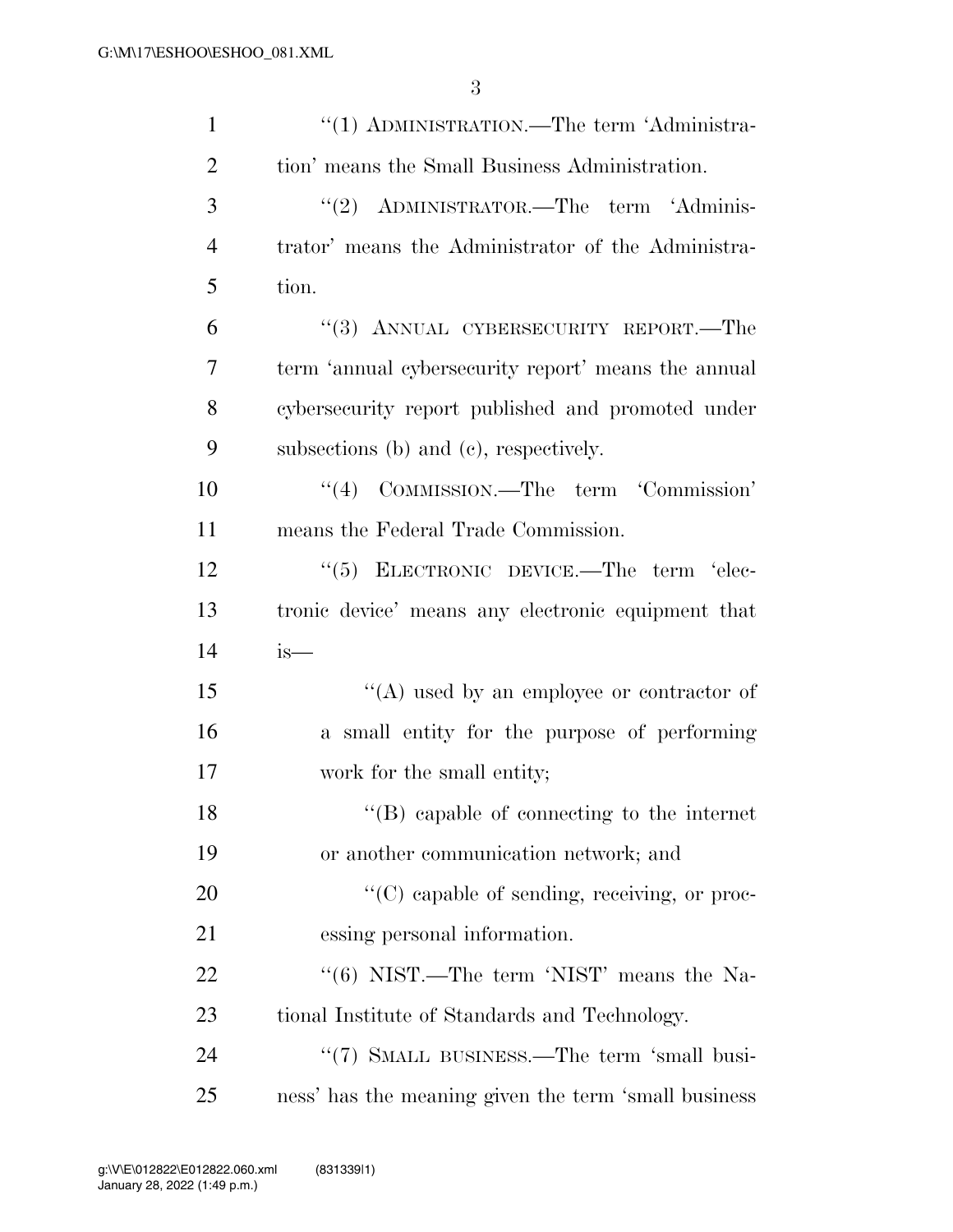| $\mathbf{1}$   | concern' under section 3 of the Small Business Act      |
|----------------|---------------------------------------------------------|
| $\overline{2}$ | $(15 \text{ U.S.C. } 632).$                             |
| 3              | "(8) SMALL ENTITY.—The term 'small entity'              |
| $\overline{4}$ | means-                                                  |
| 5              | $\lq\lq(A)$ a small business;                           |
| 6              | "(B) a small governmental jurisdiction;                 |
| $\overline{7}$ | and                                                     |
| 8              | $\lq\lq$ (C) a small organization.                      |
| 9              | $``(9)$ SMALL GOVERNMENTAL JURISDICTION.—               |
| 10             | The term 'small governmental jurisdiction' means        |
| 11             | governments of cities, counties, towns, townships,      |
| 12             | villages, school districts, or special districts with a |
| 13             | population of less than 50,000.                         |
| 14             | "(10) SMALL ORGANIZATION.—The term 'small               |
| 15             | organization' means any not-for-profit enterprise       |
| 16             | that is independently owned and operated and is not     |
| 17             | dominant in its field.                                  |
| 18             | "(b) ANNUAL CYBERSECURITY REPORT.                       |
| 19             | "(1) IN GENERAL.—Not later than $180$ days              |
| <b>20</b>      | after the date of enactment of this section, and not    |
| 21             | less frequently than annually thereafter, the Director  |
| 22             | shall publish a report for small entities that docu-    |
| 23             | ments and promotes evidence-based cybersecurity         |
| 24             | policies and controls for use by small entities, which  |
| 25             | shall—                                                  |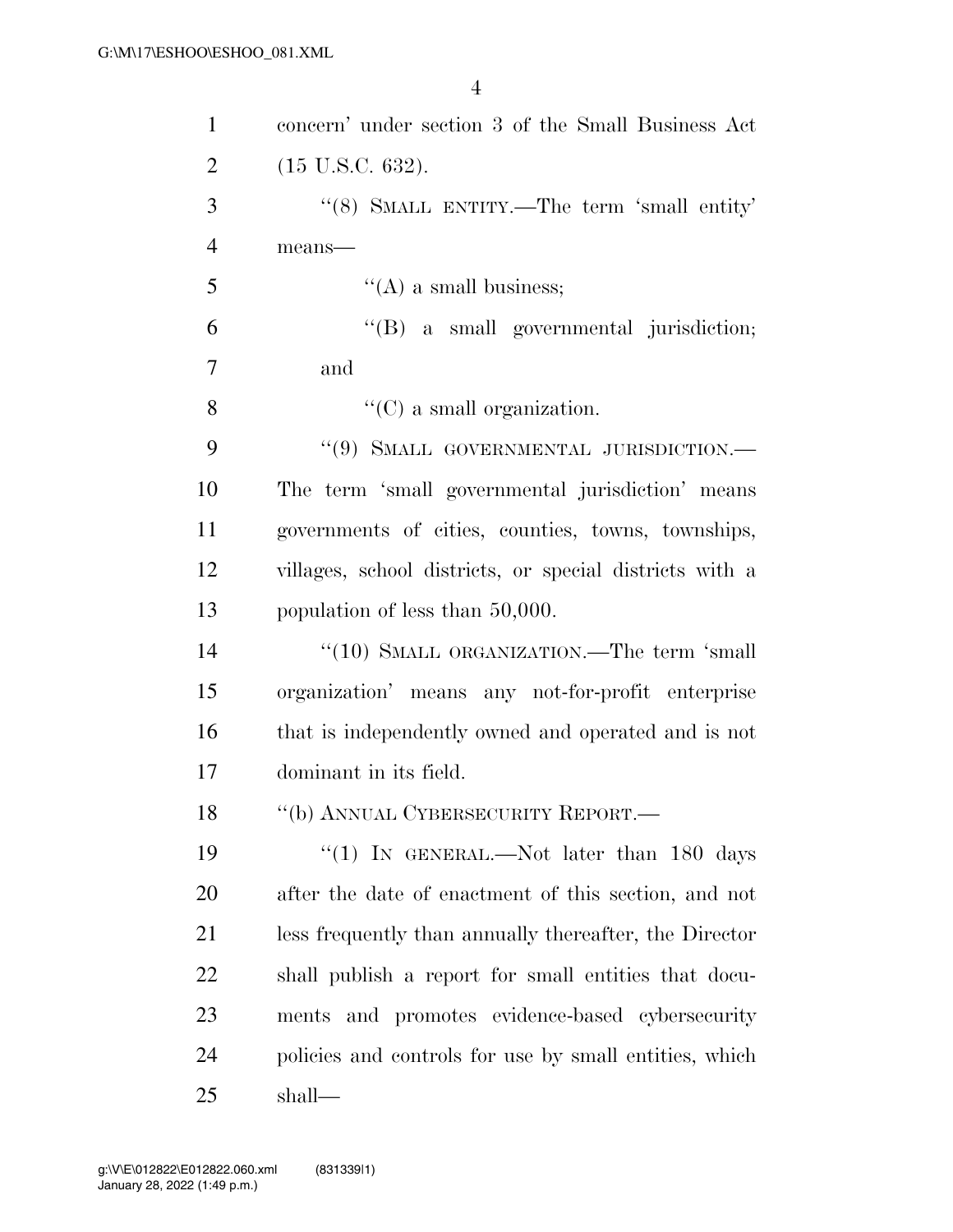| $\mathbf{1}$   | "(A) include basic controls that have the          |
|----------------|----------------------------------------------------|
| $\overline{2}$ | most impact in protecting small entities against   |
| 3              | common cybersecurity threats and risks;            |
| $\overline{4}$ | "(B) include protocols and policies to ad-         |
| 5              | dress common cybersecurity threats and risks       |
| 6              | posed by electronic devices, regardless of wheth-  |
| 7              | er the electronic devices are—                     |
| 8              | "(i) issued by the small entity to em-             |
| 9              | ployees and contractors of the small entity;       |
| 10             | <b>or</b>                                          |
| 11             | "(ii) personal to the employees and                |
| 12             | contractors of the small entity; and               |
| 13             | $\lq\lq$ (C) recommend, as practicable—            |
| 14             | "(i) measures to improve the cyberse-              |
| 15             | curity of small entities; and                      |
| 16             | "(ii) configurations and settings for              |
| 17             | some of the most commonly used software            |
| 18             | that can improve the cybersecurity of small        |
| 19             | entities.                                          |
| 20             | "(2) EXISTING RECOMMENDATIONS.—The Di-             |
| 21             | rector shall ensure that each annual cybersecurity |
| 22             | report published under paragraph (1) incorporates— |
| 23             | $\lq\lq$ cybersecurity resources developed by      |
| 24             | NIST, as required by the NIST Small Business       |
| 25             | Cybersecurity Act (Public Law 115–236); and        |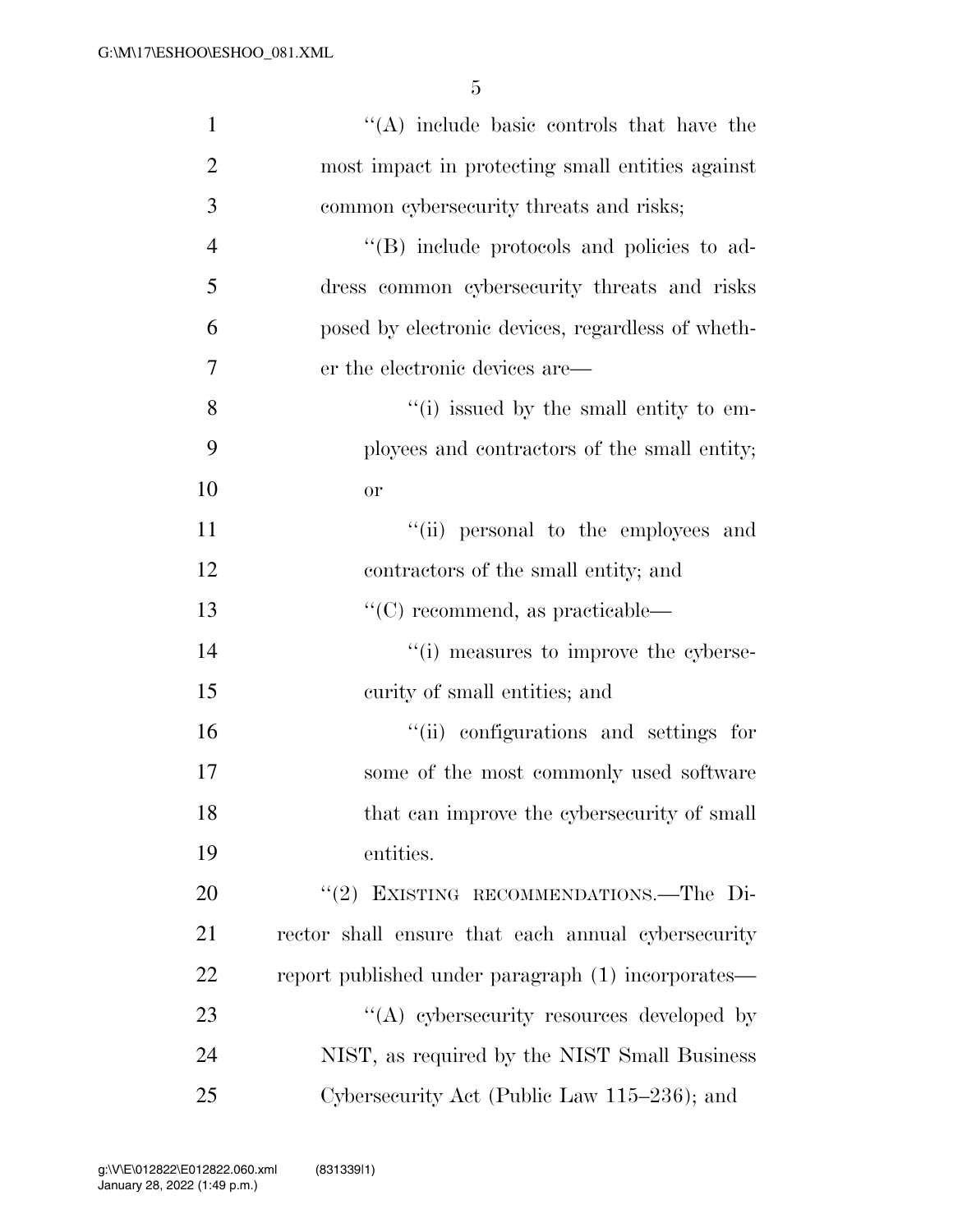| $\mathbf{1}$   | $\lq\lq (B)$ the most recent version of the Cyber-      |
|----------------|---------------------------------------------------------|
| $\overline{2}$ | security Framework, or successor<br>resource,           |
| 3              | maintained by NIST.                                     |
| $\overline{4}$ | "(3) CONSIDERATION FOR SPECIFIC TYPES OF                |
| 5              | SMALL ENTITIES.—The Director may include and            |
| 6              | prioritize the development of cybersecurity rec-        |
| 7              | ommendations, as required under paragraph (1), ap-      |
| 8              | propriate for specific types of small entities in addi- |
| 9              | tion to recommendations applicable for all small en-    |
| 10             | tities.                                                 |
| 11             | "(4) CONSULTATION.—In publishing the annual             |
| 12             | cybersecurity report under paragraph (1), the Direc-    |
| 13             | tor shall, to the degree practicable and as appro-      |
| 14             | priate, consult with—                                   |
| 15             | "(A) the Administrator, the Secretary of                |
| 16             | Commerce, the Commission, and the Director of           |
| 17             | NIST;                                                   |
| 18             | "(B) small entities, insurers, State govern-            |
| 19             | ments, companies that work with small entities,         |
| 20             | and academic and Federal and non-Federal ex-            |
| 21             | perts in cybersecurity; and                             |
| 22             | $\lq\lq$ (C) any other entity as determined appro-      |
| 23             | priate by the Director.                                 |
| 24             | "(c) PROMOTION OF ANNUAL CYBERSECURITY RE-              |

PORT FOR SMALL BUSINESSES.—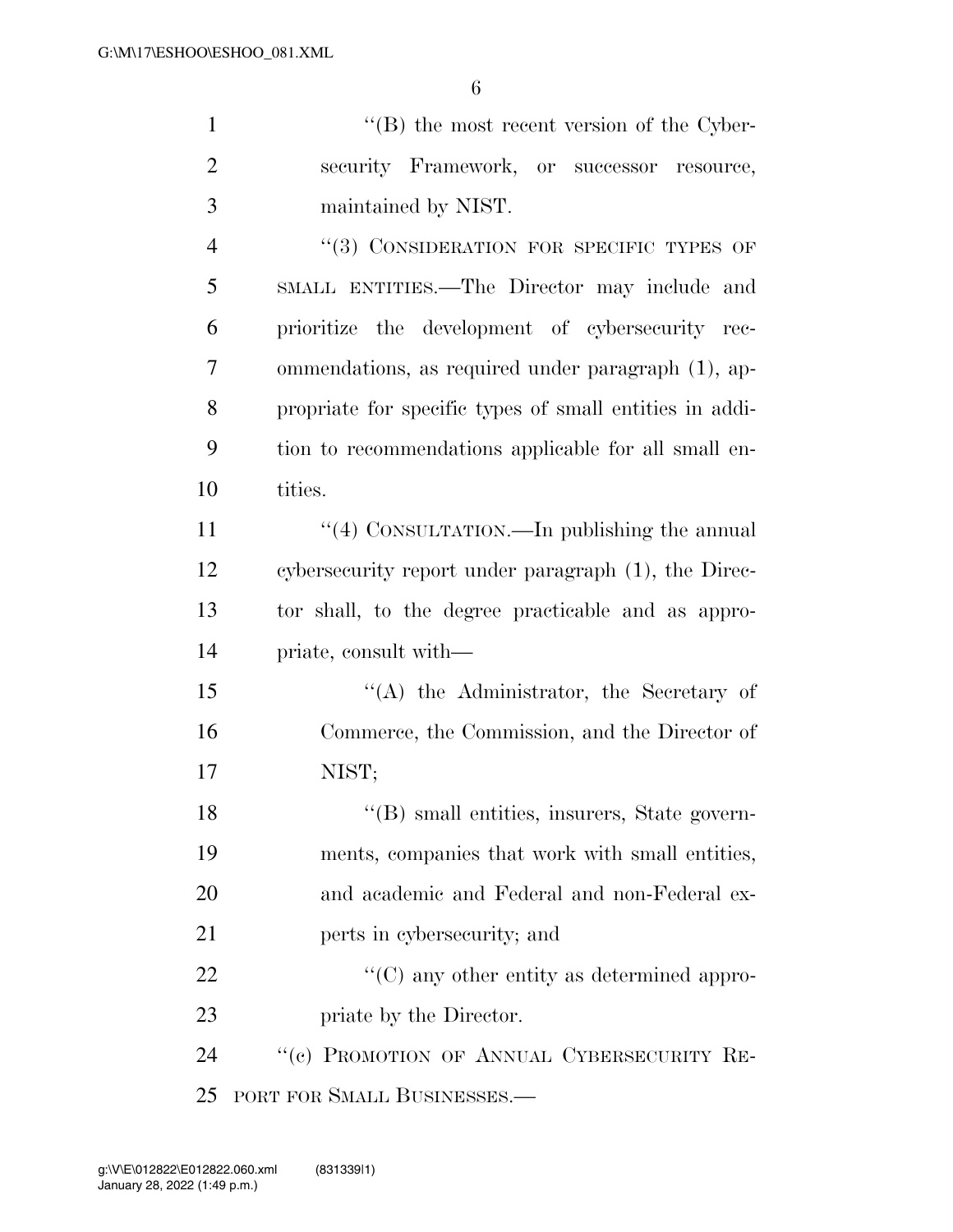| $\mathbf{1}$   | "(1) PUBLICATION.—The annual cybersecurity                  |
|----------------|-------------------------------------------------------------|
| $\overline{2}$ | report, and previous versions of the report as appro-       |
| 3              | priate, published under subsection $(b)(1)$ shall be—       |
| $\overline{4}$ | "(A) made available, prominently and free                   |
| 5              | of charge, on the public website of the Agency;             |
| 6              | and                                                         |
| 7              | $\lq\lq$ (B) linked to from relevant portions of            |
| 8              | the websites of the Administration and the Mi-              |
| 9              | nority Business Development Agency, as deter-               |
| 10             | mined by the Administrator and the Director of              |
| 11             | the Minority Business Development Agency, re-               |
| 12             | spectively.                                                 |
| 13             | "(2) PROMOTION GENERALLY.—The Director,                     |
| 14             | the Administrator, and the Secretary of Commerce            |
| 15             | shall, to the degree practicable, promote the annual        |
| 16             | cybersecurity report through relevant resources that        |
| 17             | are intended for or known to be regularly used by           |
| 18             | small entities, including agency documents, websites,       |
| 19             | and events.                                                 |
| 20             | "(d) TRAINING AND TECHNICAL ASSISTANCE.—The                 |
| 21             | Director, the Administrator, and the Director of the Mi-    |
| 22             | nority Business Development Agency shall make available     |
| 23             | to employees of small entities voluntary training and tech- |
| 24             | nical assistance on how to implement the recommenda-        |
| 25             | tions of the annual cybersecurity report.".                 |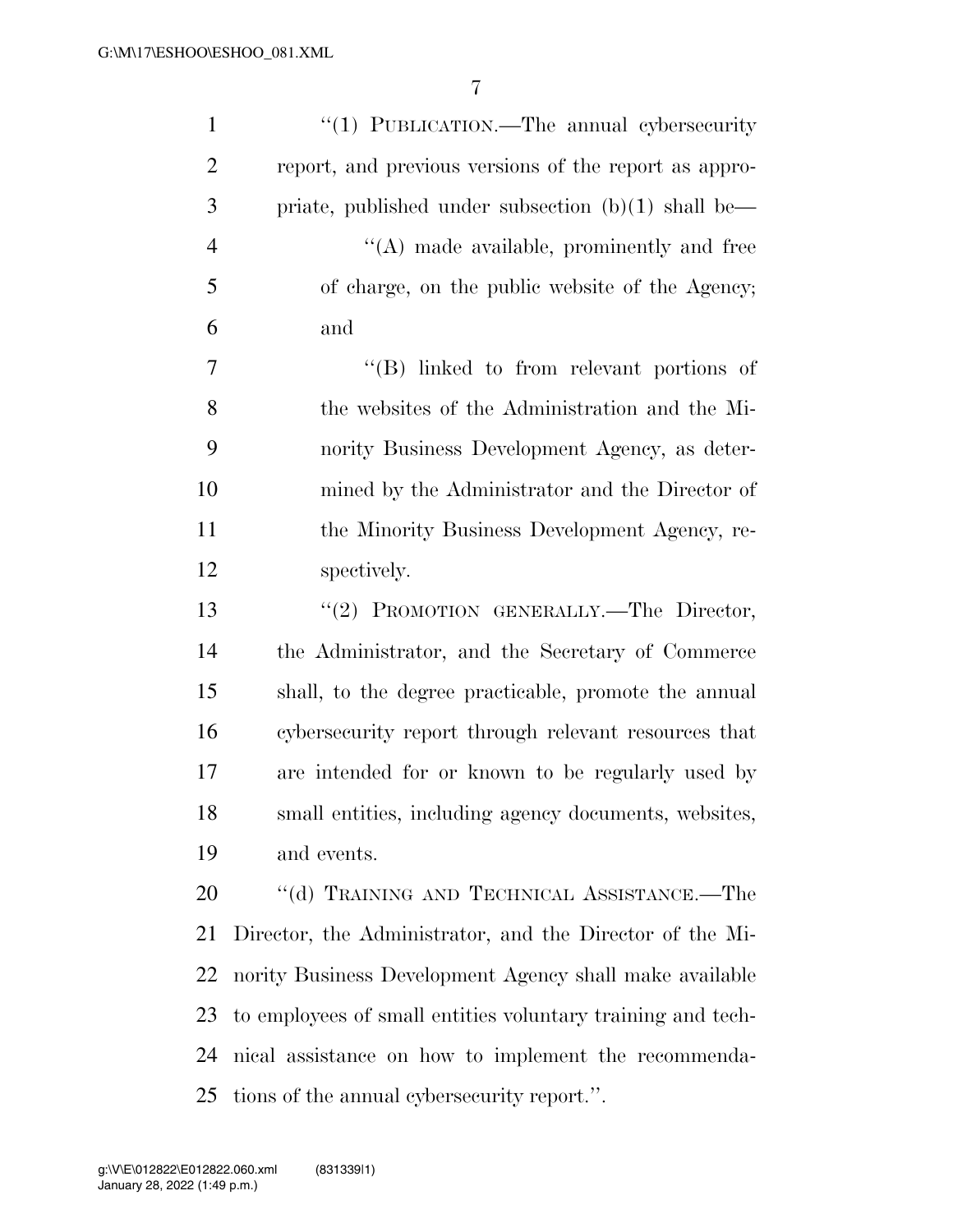| $\mathbf{1}$   | (2)<br>TECHNICAL AND CONFORMING AMEND-                         |
|----------------|----------------------------------------------------------------|
| $\overline{2}$ | MENT.—The table of contents in section $1(b)$ of the           |
| 3              | Homeland Security Act of 2002 (Public 107–296;                 |
| $\overline{4}$ | 116 Stat. 2135) is amended by inserting after the              |
| 5              | item relating to section 2220C the following:                  |
|                | "Sec. 2220D. Annual cybersecurity report for small entities.". |
| 6              | (c) REPORT TO CONGRESS.—                                       |
| 7              | $(1)$ IN GENERAL.—Not later than 1 year after                  |
| 8              | the date of enactment of this Act, and annually                |
| 9              | thereafter for 10 years, the Secretary shall submit to         |
| 10             | Congress a report describing methods to improve the            |
| 11             | cybersecurity of small entities, including through the         |
| 12             | adoption of policies, controls, and classes of products        |
| 13             | and services that have been demonstrated to reduce             |
| 14             | cybersecurity risk.                                            |
| 15             | (2) MATTERS TO BE INCLUDED.—The report                         |
| 16             | required under paragraph (1) shall—                            |
| 17             | (A) identify barriers or challenges for                        |
| 18             | small entities in purchasing or acquiring classes              |
| 19             | of products and services that promote the cy-                  |
| 20             | bersecurity of small entities;                                 |
| 21             | (B) assess market availability, market pric-                   |
| 22             | ing, and affordability of classes of products and              |
| 23             | services that promote the cybersecurity of small               |
| 24             | entities, with particular attention to identifying             |
| 25             | high-risk and underserved sectors or regions;                  |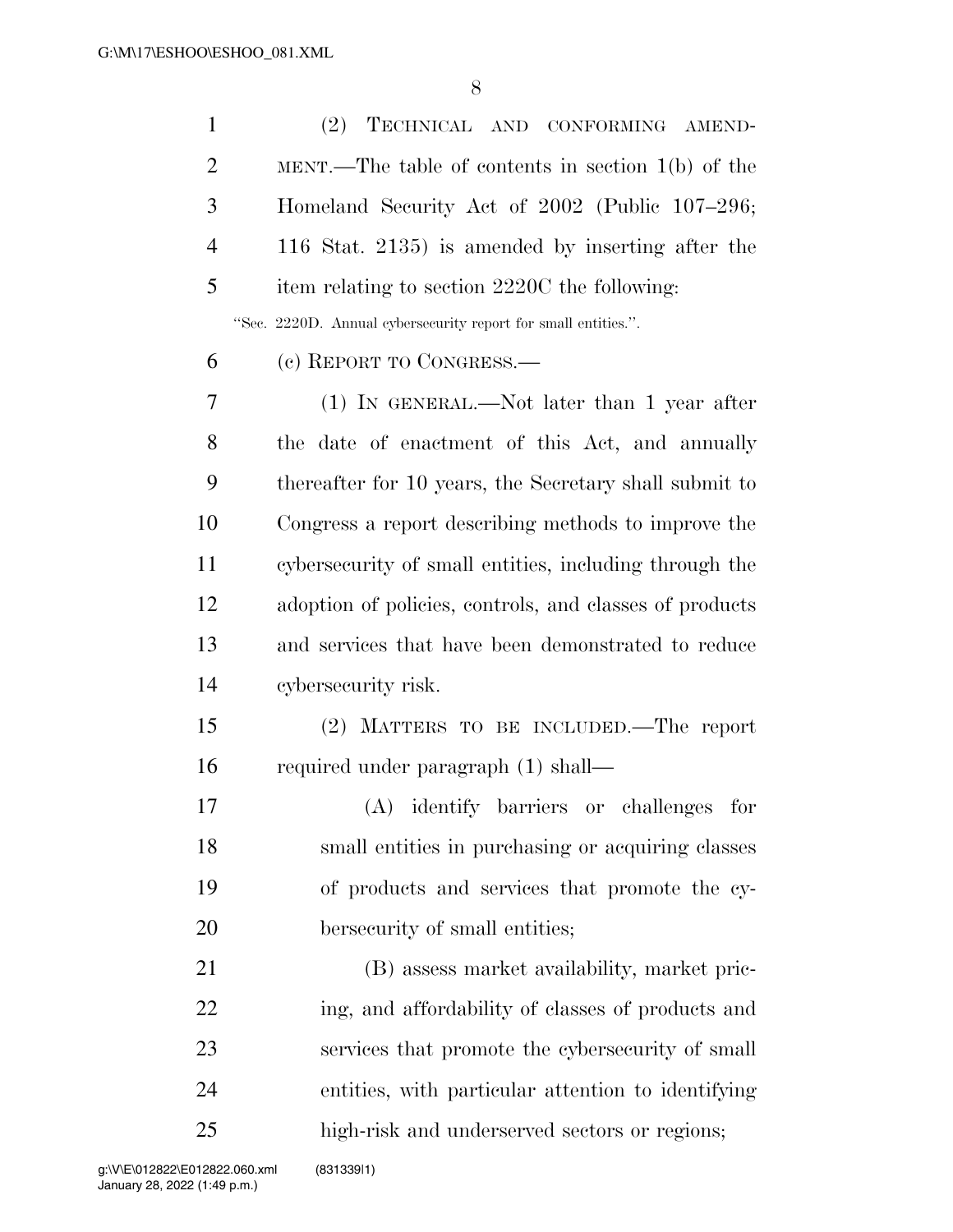| $\mathbf{1}$   | (C) estimate the costs and benefits of poli-           |
|----------------|--------------------------------------------------------|
| $\overline{2}$ | cies that promote the cybersecurity of small en-       |
| 3              | tities, including-                                     |
| $\overline{4}$ | (i) tax breaks;                                        |
| 5              | (ii) grants and subsidies; and                         |
| 6              | (iii) other incentives as determined                   |
| 7              | appropriate by the Secretary;                          |
| 8              | (D) describe evidence-based cybersecurity              |
| 9              | controls and policies that improve the cyberse-        |
| 10             | curity of small entities;                              |
| 11             | (E) with respect to the incentives described           |
| 12             | in subparagraph $(C)$ , recommend measures that        |
| 13             | can effectively improve cybersecurity at scale         |
| 14             | for small entities; and                                |
| 15             | $(F)$ include any other matters as the Sec-            |
| 16             | retary determines relevant.                            |
| 17             | (3) SPECIFIC SECTORS OF SMALL ENTITIES.—               |
| 18             | In preparing the report required under paragraph       |
| 19             | (1), the Secretary may include matters applicable for  |
| 20             | specific sectors of small entities in addition to mat- |
| 21             | ters applicable to all small entities.                 |
| 22             | (4) CONSULTATION.—In preparing the report              |
| 23             | required under paragraph (1), the Secretary shall      |
| 24             | consult with—                                          |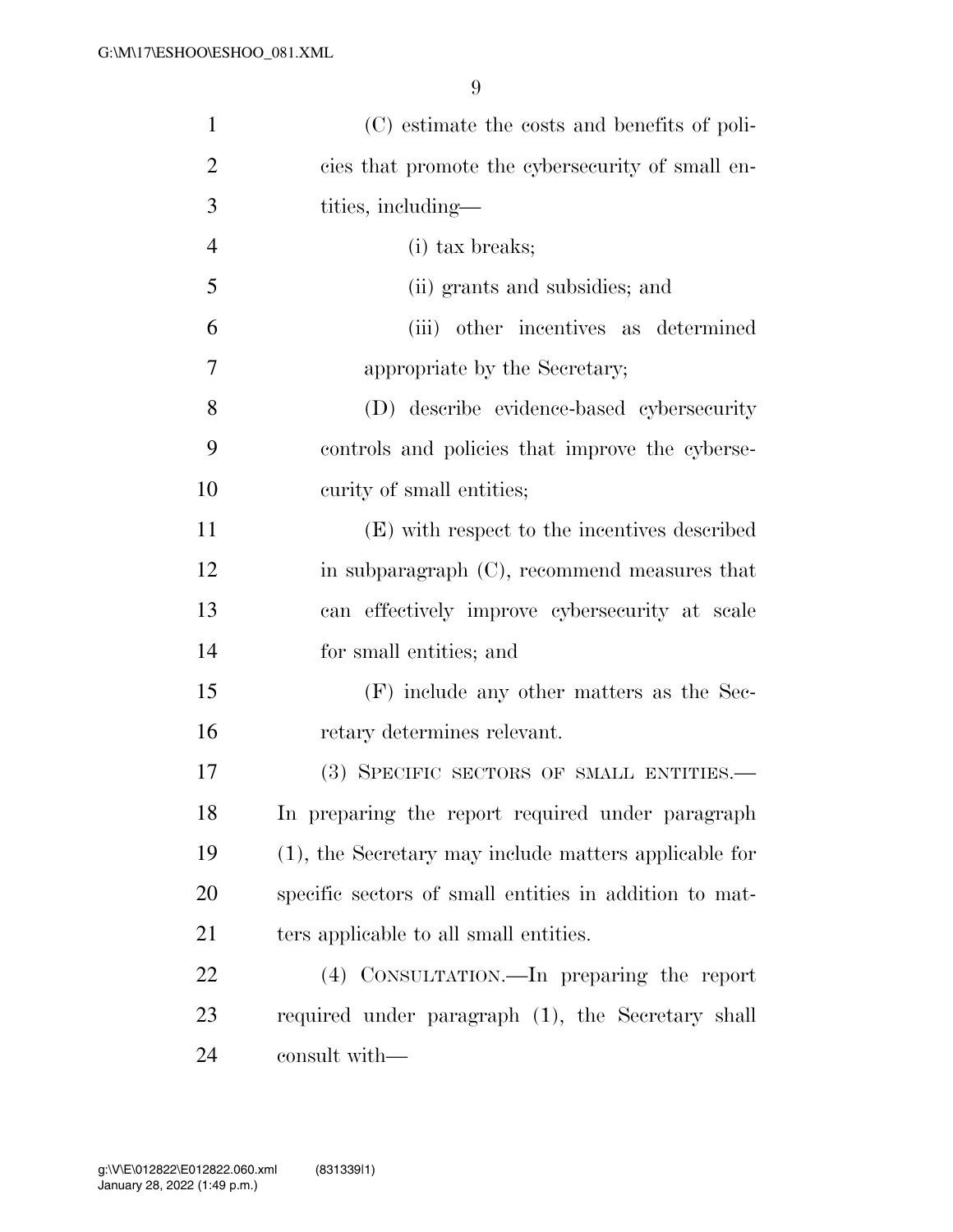| $\mathbf{1}$   | (A) the Administrator, the Director of                 |
|----------------|--------------------------------------------------------|
| $\overline{2}$ | CISA, and the Commission; and                          |
| 3              | (B) small entities, insurers of risks related          |
| $\overline{4}$ | to cybersecurity, State governments, cybersecu-        |
| 5              | rity and information technology companies that         |
| 6              | work with small entities, and academic and             |
| 7              | Federal and non-Federal experts in cybersecu-          |
| 8              | rity.                                                  |
| 9              | (d) PERIODIC CENSUS ON STATE OF CYBERSECU-             |
| 10             | RITY OF SMALL BUSINESSES.-                             |
| 11             | $(1)$ IN GENERAL.—Not later than 1 year after          |
| 12             | the date of enactment of this Act, and not less fre-   |
| 13             | quently than every 24 months thereafter for 10         |
| 14             | years, the Administrator shall submit to Congress      |
| 15             | and make publicly available data on the state of cy-   |
| 16             | bersecurity of small businesses, including, to the ex- |
| 17             | tent practicable—                                      |
| 18             | (A) adoption of the cybersecurity rec-                 |
| 19             | ommendations from the annual cybersecurity             |
| 20             | report among small businesses;                         |
| 21             | (B) the most significant and widespread                |
| 22             | cybersecurity threats facing small businesses;         |
| 23             | (C) the amount small businesses spend on               |
| 24             | cybersecurity products and services; and               |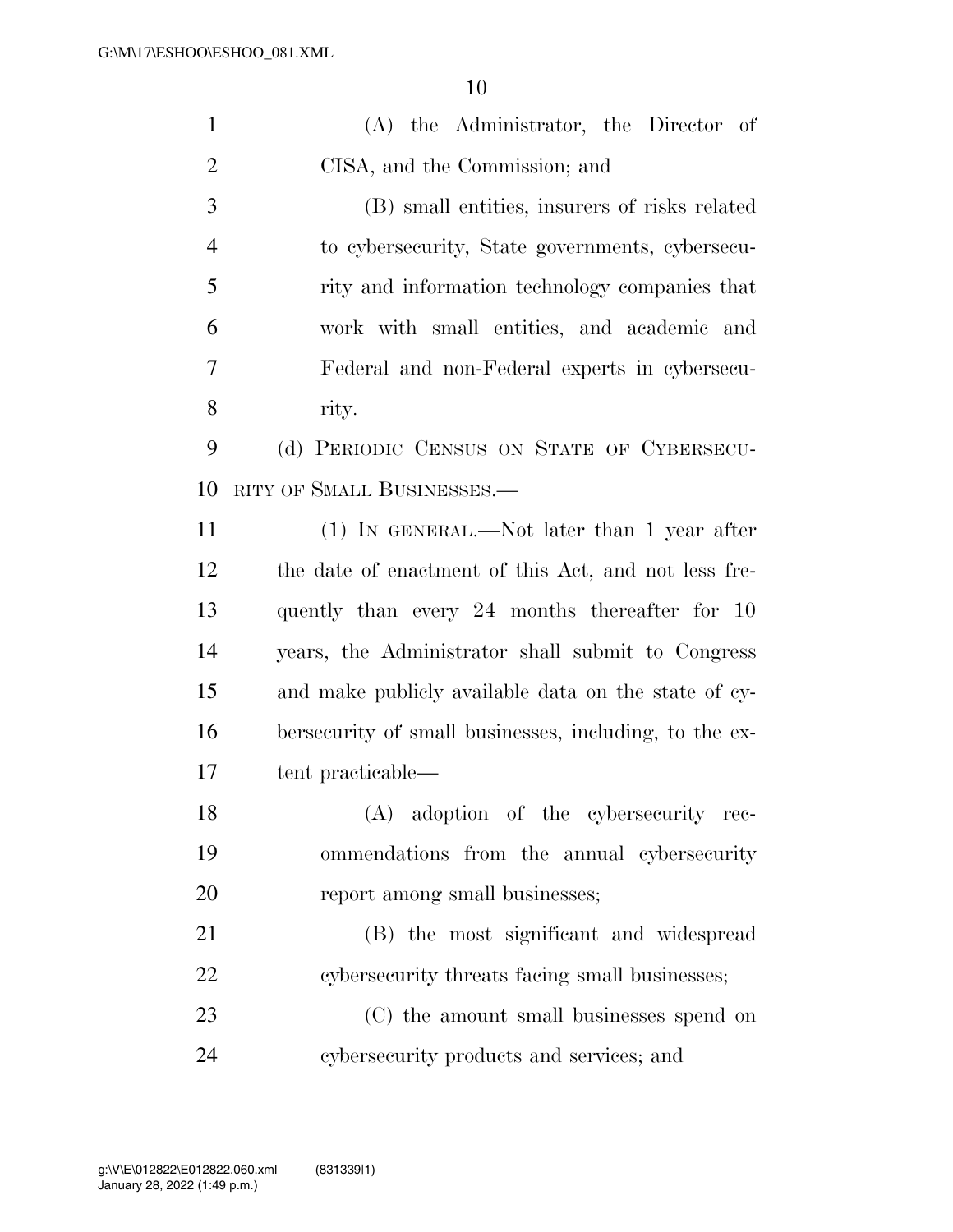| $\mathbf{1}$   | (D) the personnel small businesses dedi-              |
|----------------|-------------------------------------------------------|
| $\overline{2}$ | cate to cybersecurity, including the amount of        |
| 3              | total personnel time, whether by employees or         |
| $\overline{4}$ | contractors, dedicated to cybersecurity efforts.      |
| 5              | (2) VOLUNTARY PARTICIPATION. - In carrying            |
| 6              | out paragraph (1), the Administrator shall collect    |
| 7              | data from small businesses that participate on a vol- |
| 8              | untary basis.                                         |
| 9              | (3) FORM.—The data required under para-               |
| 10             | graph (1) shall be produced in unclassified form but  |
| 11             | may contain a classified annex.                       |
| 12             | (4) CONSULTATION.—In preparing to collect             |
| 13             | the data required under paragraph (1), the Adminis-   |
| 14             | trator shall consult with—                            |
| 15             | (A) the Secretary, the Director of CISA,              |
| 16             | and the Commission; and                               |
| 17             | (B) small businesses, insurers of risks re-           |
| 18             | lated to cybersecurity, cybersecurity and infor-      |
| 19             | mation technology companies that work with            |
| 20             | small businesses, and academic and Federal            |
| 21             | and non-Federal experts in cybersecurity.             |
| 22             | (5) PRIVACY.—In carrying out this subsection,         |
| 23             | the Administrator shall ensure that any publicly      |
| 24             | available data is anonymized and does not reveal      |
| 25             | personally identifiable information.                  |